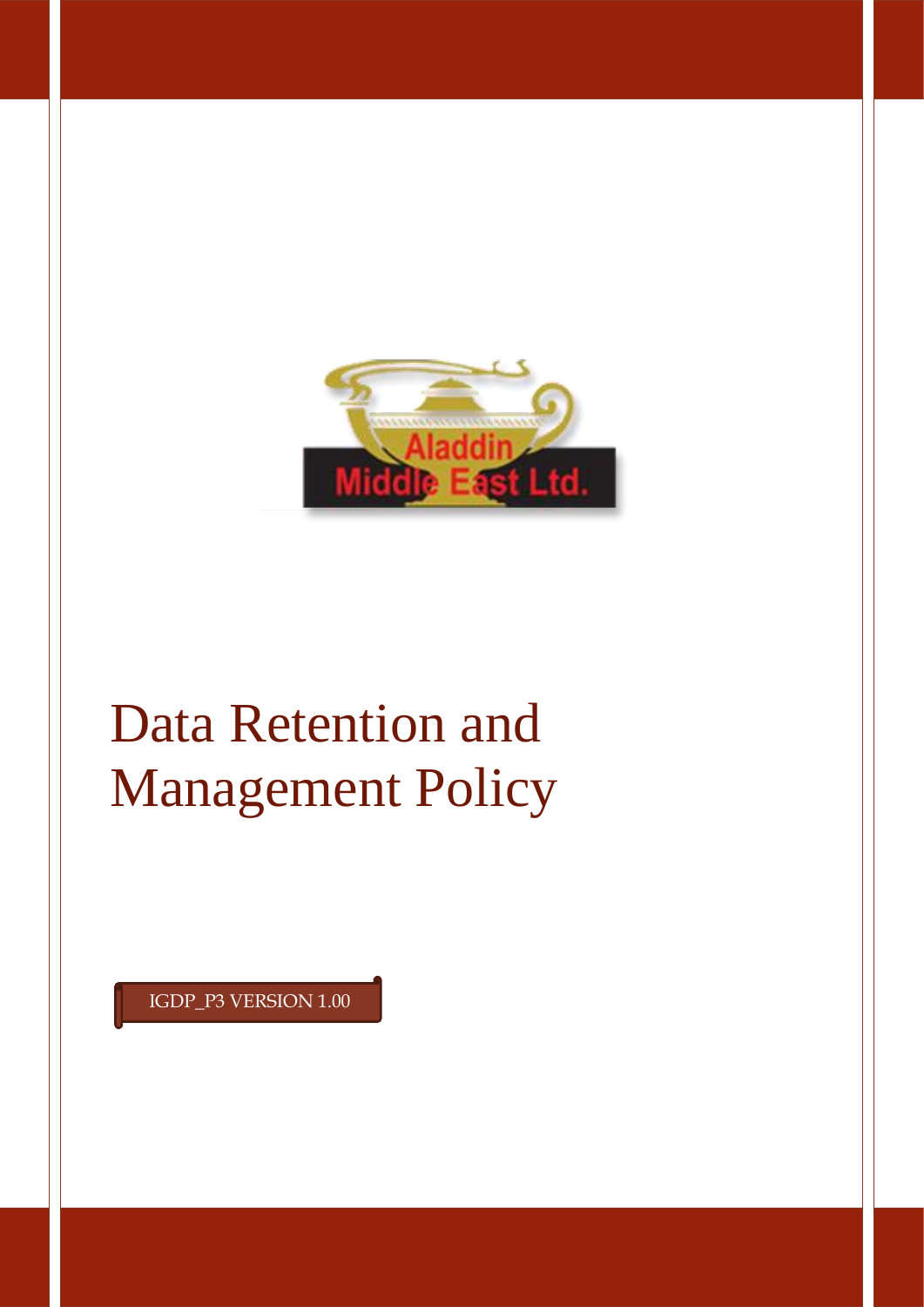# **ALADDIN MIDDLE EAST LIMITED – TURKEY BRANCH OFFICE**

# **Data Retention and Management Policy**

#### **Purpose:**

 This Policy document constitutes the Aladdin Middle East Limited – Turkey Branch Office, having its registered office at the following address "Karum İş Merkezi İran Caddesi No:21/394 Kavaklıdere Çankaya/Ankara" (hereinafter referred as the "Company" or "AME Turkey") Data Retention and Management Policy and aims to provide information relating to modalities of how we retain and delete personal data pursuant to Law No 6698 on Personal Data Protection (hereinafter referred as "Law").

AME's corporate policy is to ensure that company employees, employee candidates, service providers, visitors and other third parties' personal data are processed according to the basic principles stated in the Personal Data Protection and Processing Policy, the Turkish Constitution, international agreements, Law, secondary legislation and other relevant legislation and relevant individuals can exercise their rights effectively with respect to their personal data.

The protection of personal data and the observance of the fundamental rights and freedoms of individuals whose personal data are processed are the basic principles of our policy regarding the processing of personal data.

The Company carries out its activities and transactions regarding the storage and destruction of personal data in accordance with the Policy prepared in line with the aforementioned principles.

#### **Scope:**

Personal data of Company employees, employee candidates, suppliers, customers, visitors and other third parties are within the scope of this Policy and the provisions of this Policy will be applied in all recording environments where personal data is processed by the Company or managed by the Company, and personal data processing activities we implement.

 This Policy covers all personal data subject to data processing activities of our Company pursuant to the Law. In addition, unless otherwise stated in this Policy, the documents referred include both printed and electronic copies.

| Recipient               | A natural or legal person, public authority, agency or<br>another body, to which the personal data are disclosed,<br>whether a third party or not. |
|-------------------------|----------------------------------------------------------------------------------------------------------------------------------------------------|
| <b>Explicit Consent</b> | Any freely given, specific, informed and unambiguous<br>indication of the data subject's wishes by which he or she,                                |

#### **Abbreviations and Definitions:**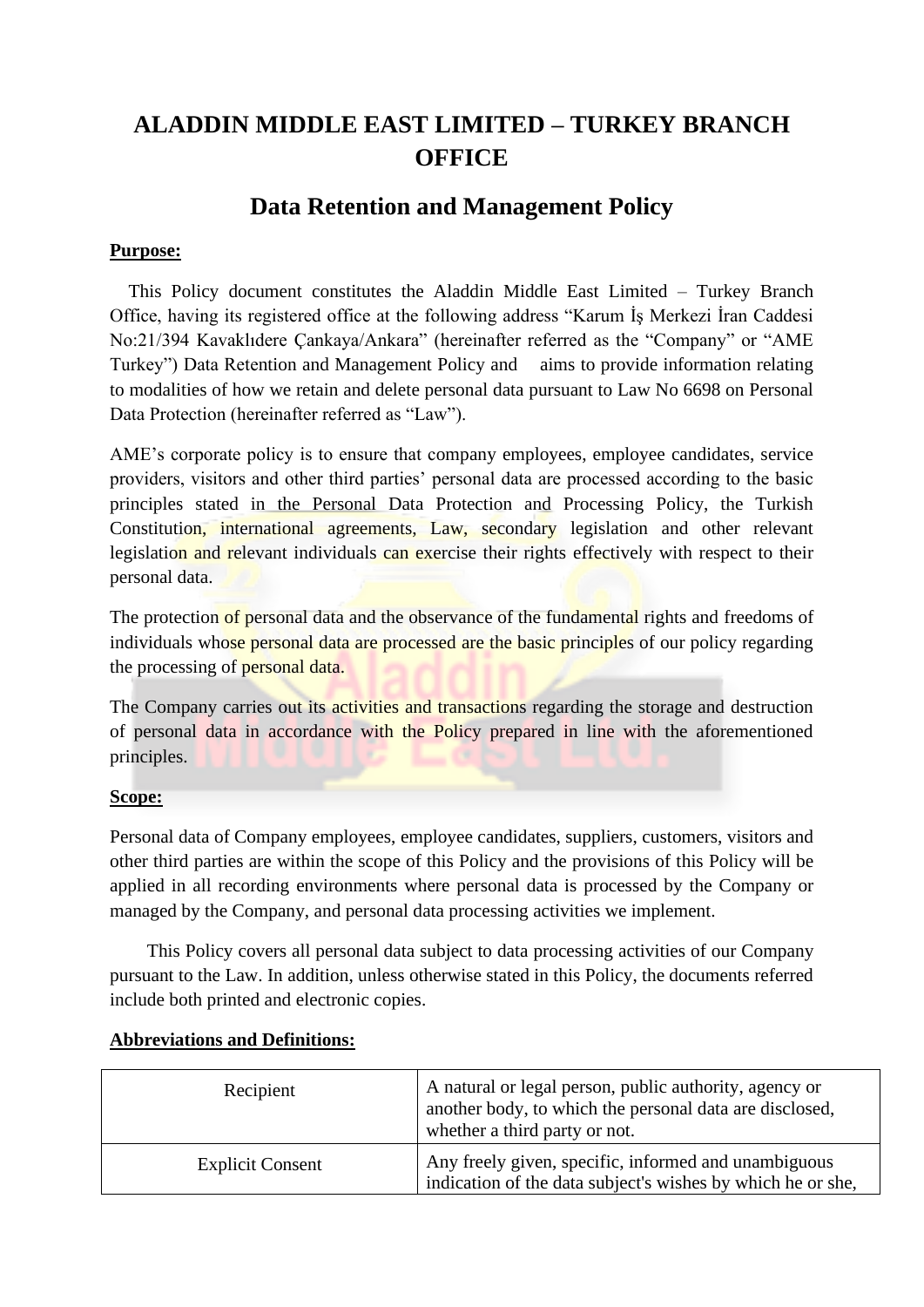|                          | by a statement or by a clear affirmative action, signifies<br>agreement to the processing of personal data relating to<br>him or her,                                                                                                                                                                                                                                                                             |
|--------------------------|-------------------------------------------------------------------------------------------------------------------------------------------------------------------------------------------------------------------------------------------------------------------------------------------------------------------------------------------------------------------------------------------------------------------|
| Anonymization            | Rendering personal data impossible to link with an<br>identified or identifiable natural person, even through<br>matching them with other data                                                                                                                                                                                                                                                                    |
| <b>Company Staff</b>     | Individuals who work for the Company pursuant to a labor<br>contract                                                                                                                                                                                                                                                                                                                                              |
| <b>EDMS</b>              | <b>Electronic Document Management System</b>                                                                                                                                                                                                                                                                                                                                                                      |
| Service Provider         | A natural or legal person providing services under a<br>specific contract signed with the Company.                                                                                                                                                                                                                                                                                                                |
| <b>Record Medium</b>     | Any medium containing personal data that is fully or<br>partially automated or processed in non-automatic ways<br>provided that it is part of any data recording system                                                                                                                                                                                                                                           |
| Data Subject             | the natural person, whose personal data is processed,                                                                                                                                                                                                                                                                                                                                                             |
| <b>Filing System</b>     | Any structured set of personal data which are accessible<br>according to specific criteria, whether centralized,<br>decentralized or dispersed on a functional or geographical<br>basis;                                                                                                                                                                                                                          |
| <b>Authorized User</b>   | Except for the person or unit responsible for the technical<br>storage, protection and backup of data; Individuals who<br>process personal data within the organization of the data<br>controller or in line with the authority and instruction<br>received from the data controller,                                                                                                                             |
| Pseudonymisation         | Processing of personal data in such a manner that the<br>personal data can no longer be attributed to a specific data<br>subject without the use of additional information, provided<br>that such additional information is kept separately and is<br>subject to technical and organizational measures to ensure<br>that the personal data are not attributed to an identified or<br>identifiable natural person. |
| Disposal                 | Deletion, destruction or anonymization of personal data.                                                                                                                                                                                                                                                                                                                                                          |
| <b>Electronic Medium</b> | Media in which personal data can be created, read, changed<br>and written with electronic devices,                                                                                                                                                                                                                                                                                                                |
| Non-electronic Medium    | All written, printed, visual, etc. other mediums other than<br>electronic media,                                                                                                                                                                                                                                                                                                                                  |
| Law                      | Law No 6698 on Personal Data Protection,                                                                                                                                                                                                                                                                                                                                                                          |
| Personal Data            | any information relating to an identified or identifiable<br>natural person ('data subject'); an identifiable natural<br>person is one who can be identified, directly or indirectly,<br>in particular by reference to an identifier such as a name,<br>an identification number, location data, an online identifier                                                                                             |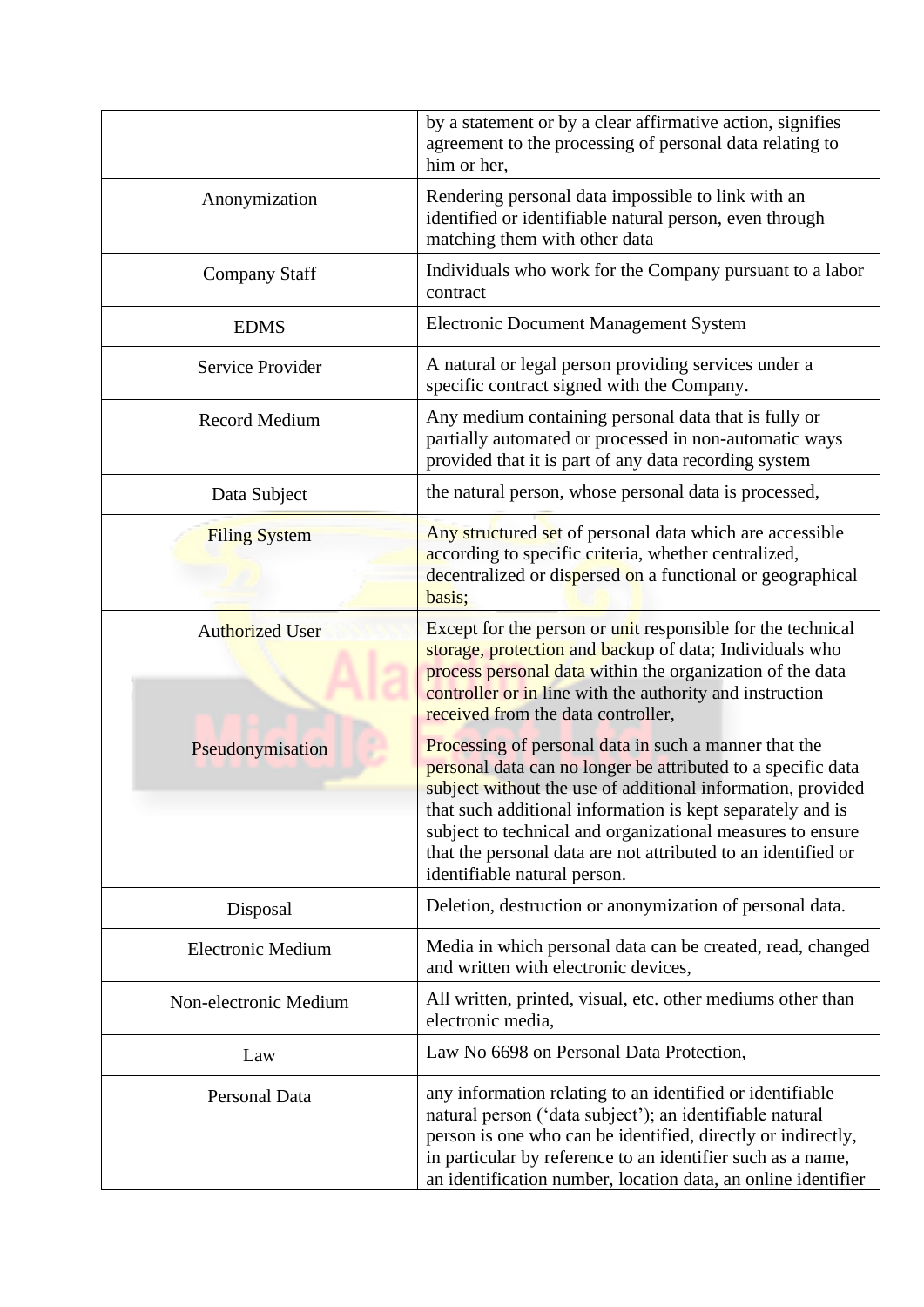|                                                   | or to one or more factors specific to the physical,<br>physiological, genetic, mental, economic, cultural or social<br>identity of that natural person.                                                                                                                                                                                                                                                                                                                                                                                       |
|---------------------------------------------------|-----------------------------------------------------------------------------------------------------------------------------------------------------------------------------------------------------------------------------------------------------------------------------------------------------------------------------------------------------------------------------------------------------------------------------------------------------------------------------------------------------------------------------------------------|
| Data Processing Inventory                         | An inventory that details personal data processing activities<br>carried out by data controllers depending on the business<br>processes; the purpose of processing personal data and the<br>legal reason, the data categories, the transmitted recipient<br>group and the data subject group, and that explains the<br>maximum retention period required for the purposes for<br>which the personal data is processed, the personal data<br>foreseen to be transferred to foreign countries and the<br>measures taken regarding data security |
| Processing                                        | any operation or set of operations which is performed on<br>personal data or on sets of personal data, whether or not by<br>automated means, such as collection, recording,<br>organization, structuring, storage, adaptation or alteration,<br>retrieval, consultation, use, disclosure by transmission,<br>dissemination or otherwise making available, alignment or<br>combination, restriction, erasure or destruction,                                                                                                                   |
| <b>Board</b>                                      | Supervisory authority' established by Law no 6698,                                                                                                                                                                                                                                                                                                                                                                                                                                                                                            |
| Sensitive Data/personal data of special<br>nature | <b>Personal data relating to the race, ethnic origin, political</b><br>opinion, philosophical belief, religion, sect or other belief,<br>clothing, membership to associations, foundations or trade-<br>unions, health, sexual life, convictions and security<br>measures, and the biometric and genetic data                                                                                                                                                                                                                                 |
| <b>Periodic Destruction</b>                       | The deletion, destruction or anonymization process to be<br>carried out ex officio at repetitive intervals specified in the<br>personal data storage and destruction policy in case all the<br>conditions for the processing of personal data in the law no<br>longer apply.                                                                                                                                                                                                                                                                  |
| Policy                                            | Data Retention and Management Policy,                                                                                                                                                                                                                                                                                                                                                                                                                                                                                                         |
| Data processor                                    | a natural or legal person, public authority, agency or other<br>body which processes personal data on behalf of the<br>controller;                                                                                                                                                                                                                                                                                                                                                                                                            |
| Data Controller                                   | the natural or legal person, public authority, agency or<br>other body which, alone or jointly with others, determines<br>the purposes and means of the processing of personal data,                                                                                                                                                                                                                                                                                                                                                          |
| Registry of Data Controllers (VERBIS)             | The information system that data controllers must use in<br>the application to the Registry and in other related<br>transactions related to the Registry, accessible on the<br>internet, created and managed by the Presidency of the<br>Board.                                                                                                                                                                                                                                                                                               |
| Regulation                                        | Regulation on Deletion, Destruction or Anonymization of<br>Personal Data.                                                                                                                                                                                                                                                                                                                                                                                                                                                                     |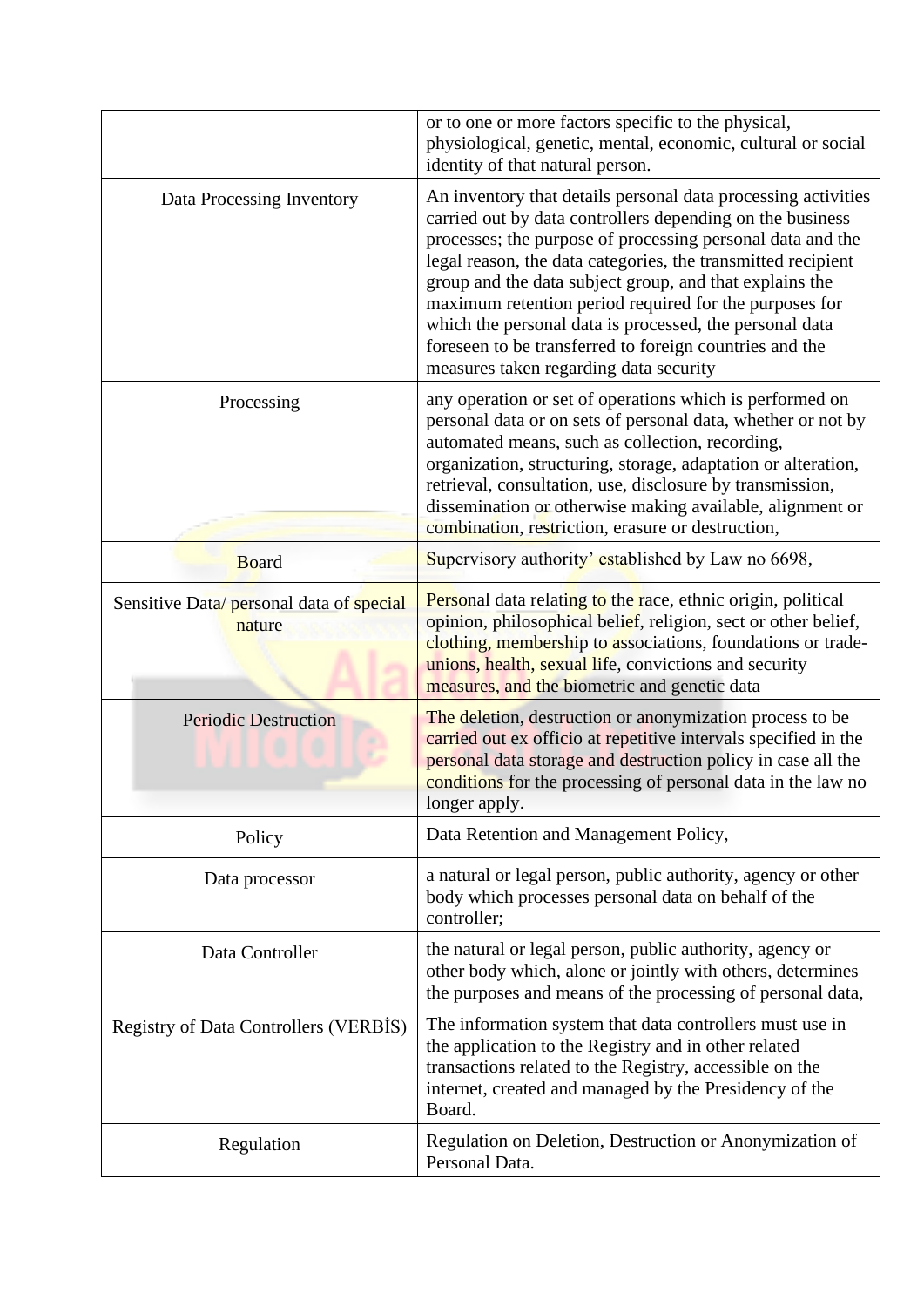#### **RECORD MEDIUMS COVERED BY THIS POLICY**

AME stores all personal data subject to data processing activities within the scope of the Law, in the mediums specified below, where personal data are processed completely or partially automatically or by non-automatic means provided that it is a part of any data recording system.

| <b>Electronic Media</b>                                                                                                                                                                                                                                                                                                                                                                                                                                                                                                                                                                                                                            | <b>Non-electronic Media</b>                                                                                                                                                                                                                                               |
|----------------------------------------------------------------------------------------------------------------------------------------------------------------------------------------------------------------------------------------------------------------------------------------------------------------------------------------------------------------------------------------------------------------------------------------------------------------------------------------------------------------------------------------------------------------------------------------------------------------------------------------------------|---------------------------------------------------------------------------------------------------------------------------------------------------------------------------------------------------------------------------------------------------------------------------|
| $\checkmark$ Servers (Domain, backup systems, e-<br>mail, database, web, file sharing,<br>Enterprise Application Software etc.)<br>$\checkmark$ Software (Office applications, portal,<br>EDMS, VERBIS)<br>$\checkmark$ Information security devices (firewall,<br>intrusion detection and blocking, log<br>file, anti-virus, etc.)<br>$\checkmark$ Personal Computers (Desktop, Laptop)<br>Mobile devices (telephone, tablets etc.)<br>$\checkmark$ Optic disks (CD, DVD etc.)<br>$\checkmark$ Removable disks (USB, Memory Cart<br>$etc.$ )<br>$\checkmark$ Printer, Scanner, Photocopy Machines<br><b>CCTV</b> Footage<br>✓ Web Page and portal | Paper<br>Manual Filing systems (survey<br>forms, visitor log book, disciplinary<br>decision book, annual leave book,<br>accounting book(ledger),<br>occupational health book, incoming-<br>outgoing document registry book,<br>$etc.$ )<br>Written, printed, visual media |

# **ACCEPTABLE LEGAL AND TECHNICAL REASONS FOR DATA RETENTION AND ERASURE**

The Company gathers and process personal data of its staff, employee candidates, service providers, customers, visitors and other third parties according to modalities specified in this Data Processing and Protection Policy and in line with purposes outlined in Articles 5 and 6 of the Law. AME does not keep Personal Data in a form which permits the identification of the Data Subject for longer than needed for the legitimate business purpose or purposes for which we originally collected it including for the purpose of satisfying any legal, accounting or reporting requirements. Personal Data is deleted ex officio or at the request of data subjects after a reasonable time for the purposes for which it was being held, unless a law requires such data to be kept for a minimum time.

# **EXPLANATIONS CONCERNING DATA RETENTION MODALITIES:**

The processing of personal data is defined in Article 3 of the Law, it is stated in Article 4 that the Personal Data must be adequate, relevant and limited to what is necessary in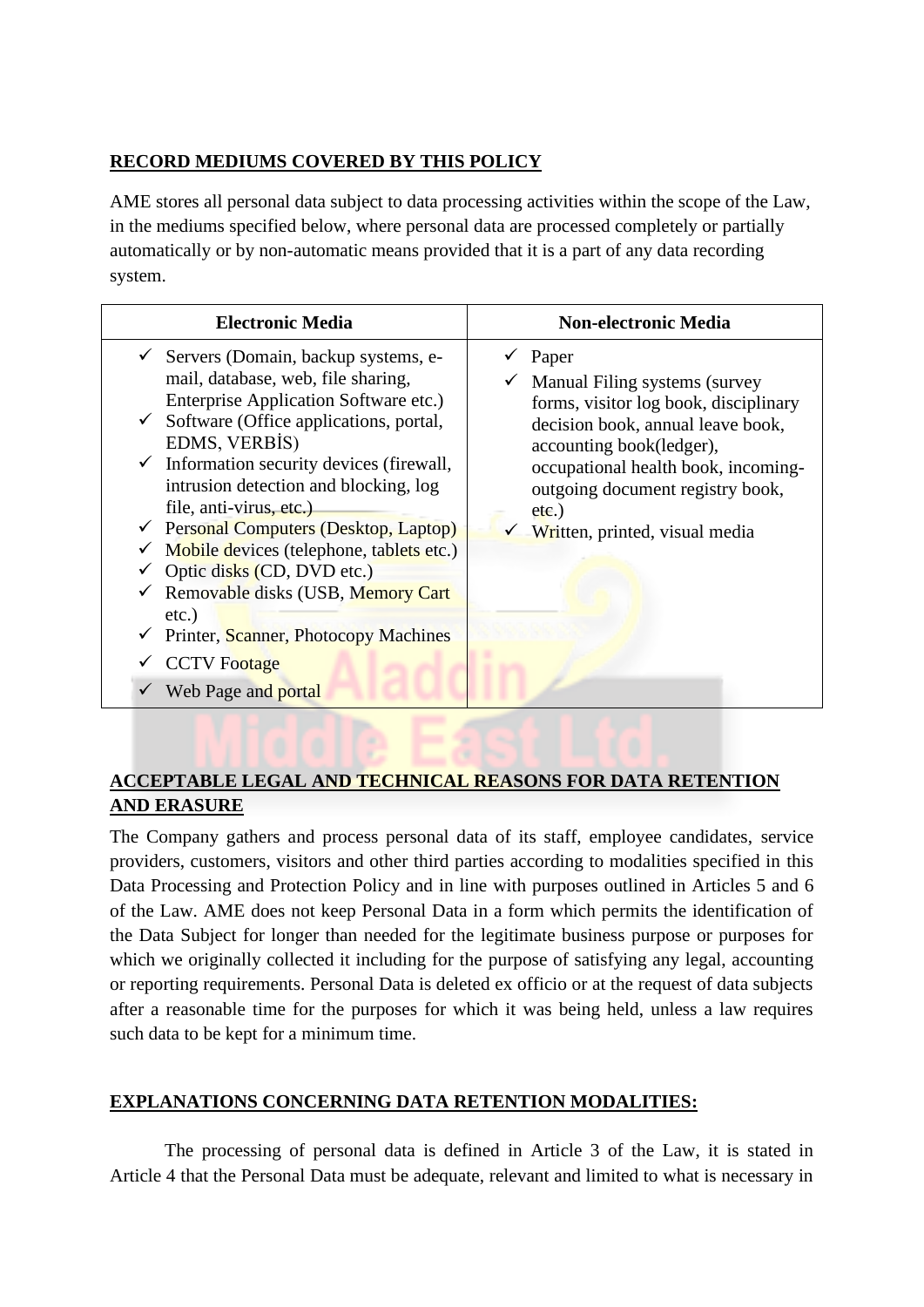relation to the purposes for which it is Processed and should be kept for the period stipulated in the relevant legislation or for the purpose for which they are processed, and in Articles 5 and 6, the conditions for processing are outlined.

Personal data that needs to be processed within the framework of our company's activities are stored for the period stipulated in the relevant legislation or in accordance with AME's applicable records retention schedules and policies.

# **LEGAL REASONS FOR DATA STORAGE**

Personal data processed within the framework of the company's activities are stored for a limited period of time stipulated in the relevant legislation. In this context, personal data are stored for the retention periods stipulated in the framework of relevant laws and other secondary regulations in force listed below:

- Law No. 6698 on Protection of Personal Data
- Turkish Code of Obligations,
- Public Procurement Law No. 4734,
- Social security and general health insurance law (Law No. 5510)
- Law No. 5651 on Regulation of Publications on the Internet and Suppression of Crimes Committed by means of Such Publication
- Law No. 5018 on public finance management and control
- Law No. 213 Taw Procedure Law,
- Law No. 6331 on Occupational Health and Safety,
- Law No. 4982 on Right to Information,
- Law No.3071 on the Exercise of the Right to Petition
- Labor Code-Law No. 4857,
- Law No. 6481 on Turkish Petroleum.
- Regulation on Health and Security Measures on Work Facilities,
- Regulation on Archive Services

Personal Data is deleted after a reasonable time for the purposes for which it was being held if there is no legal provision.

# **REASONS FOR DATA DISPOSAL**

Personal data will be deleted, destructed or anonymized without undue delay if one of the conditions set out below applies:

- Amendment or abolition of the relevant legislation provisions that form the basis of processing,
- the personal data are no longer necessary in relation to the purposes for which they were collected or otherwise processed;
- the data subject withdraws their consent to the processing of their personal data and consent was the basis on which the personal data were processed and there is no other legal basis for the processing;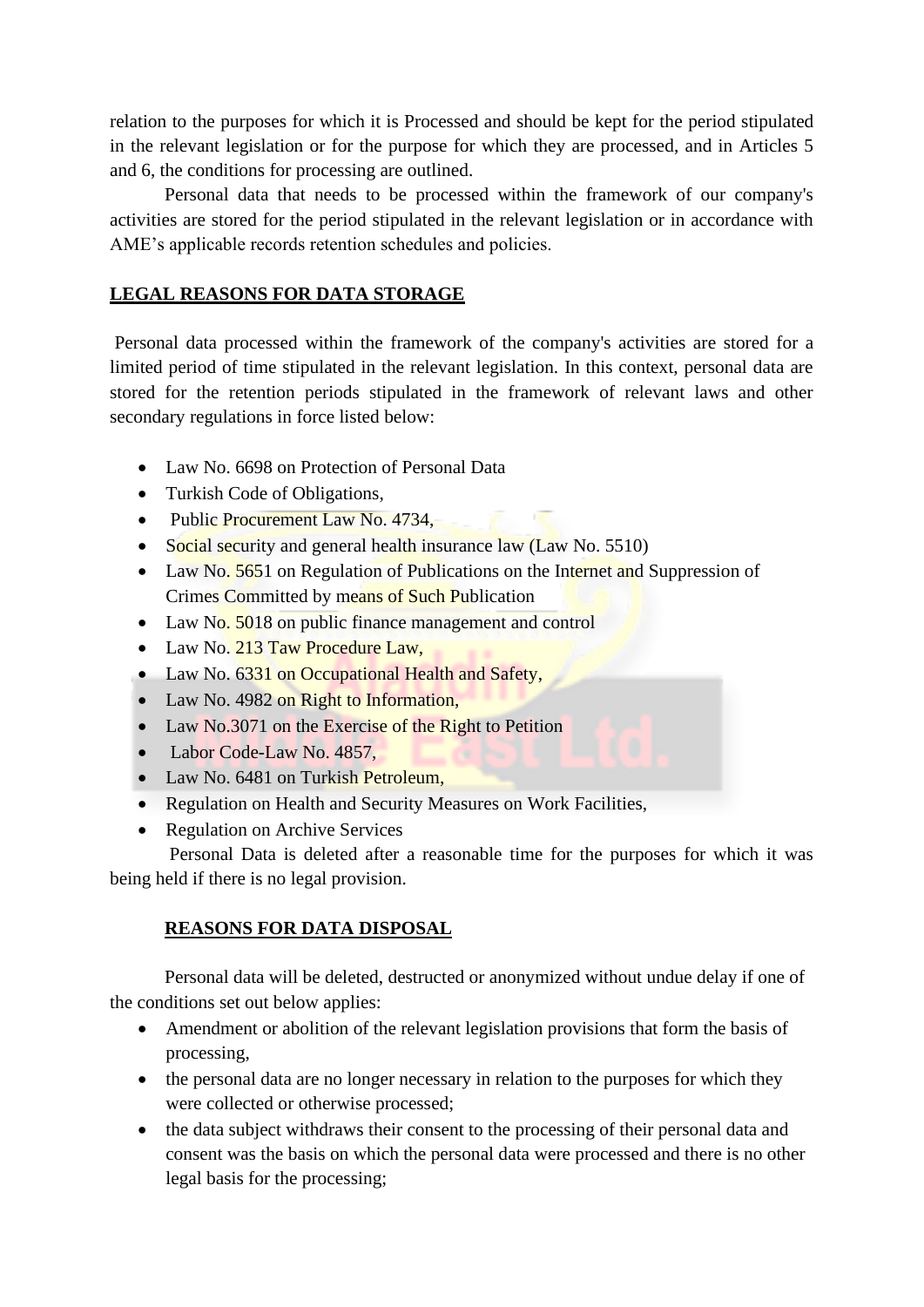- the data subject objects to the processing of their personal data on the basis of our performance of a task carried out in the public interest or in the exercise of official authority vested in us, or on the basis of our legitimate interests which override the data subject's interests or fundamental rights and freedoms, unless we either can show compelling legitimate grounds for the processing which override those interests, rights and freedoms, or we are processing the data for the establishment, exercise or defense of legal claims;
- In accordance with Article 11 of the Law, the application requesting the deletion and destruction of personal data within the framework of the rights of the person concerned is admitted by the Board.
- the personal data has to be erased for compliance with a legal obligation to which we are subject;
- If the application of data subject is declined, the response is found unsatisfactory or the response is not given in due time, the data subject files a complaint with the Board and Board accepts the application.

 • The maximum period for the storage of personal data has terminated and there are no conditions to justify the storage of personal data for a longer period.

# **TECHNICAL AND ORGANIZATIONAL MEASURES**

AME implements reasonable and appropriate technical and organizational security measures against unlawful or unauthorized Processing of Personal Data and against the accidental loss of, or damage to, Personal Data pursuant to Article 12 and Article 6(4) of the Law and Board Resolution No. 2018/10 of 31.01.2018 with respect to sensitive data.

#### **Technical Measures**

Technical measures we put in place to maintain the security of all Personal Data from the point of collection to the point of destruction are listed below:

- With the help of penetration tests, the risks, threats, vulnerabilities and gaps, if any, found in the information systems are determined by the Company and necessary measures are taken.
- As a result of real-time analysis and information security event management, risks and threats that will affect the continuity of information systems are constantly monitored.
- Access to information systems and authorization of users are done through access and authorization matrix and security policies for the corporate active directory.
- Necessary measures are taken for the physical security of Company's information systems equipment, software and data.
- In order to ensure the security of information systems against environmental threats, hardware (access control system that allows only authorized personnel to enter the system room, 24/7 monitoring system, physical security of edge switches that make up the local area network, fire extinguishing system, air conditioning system, etc.) and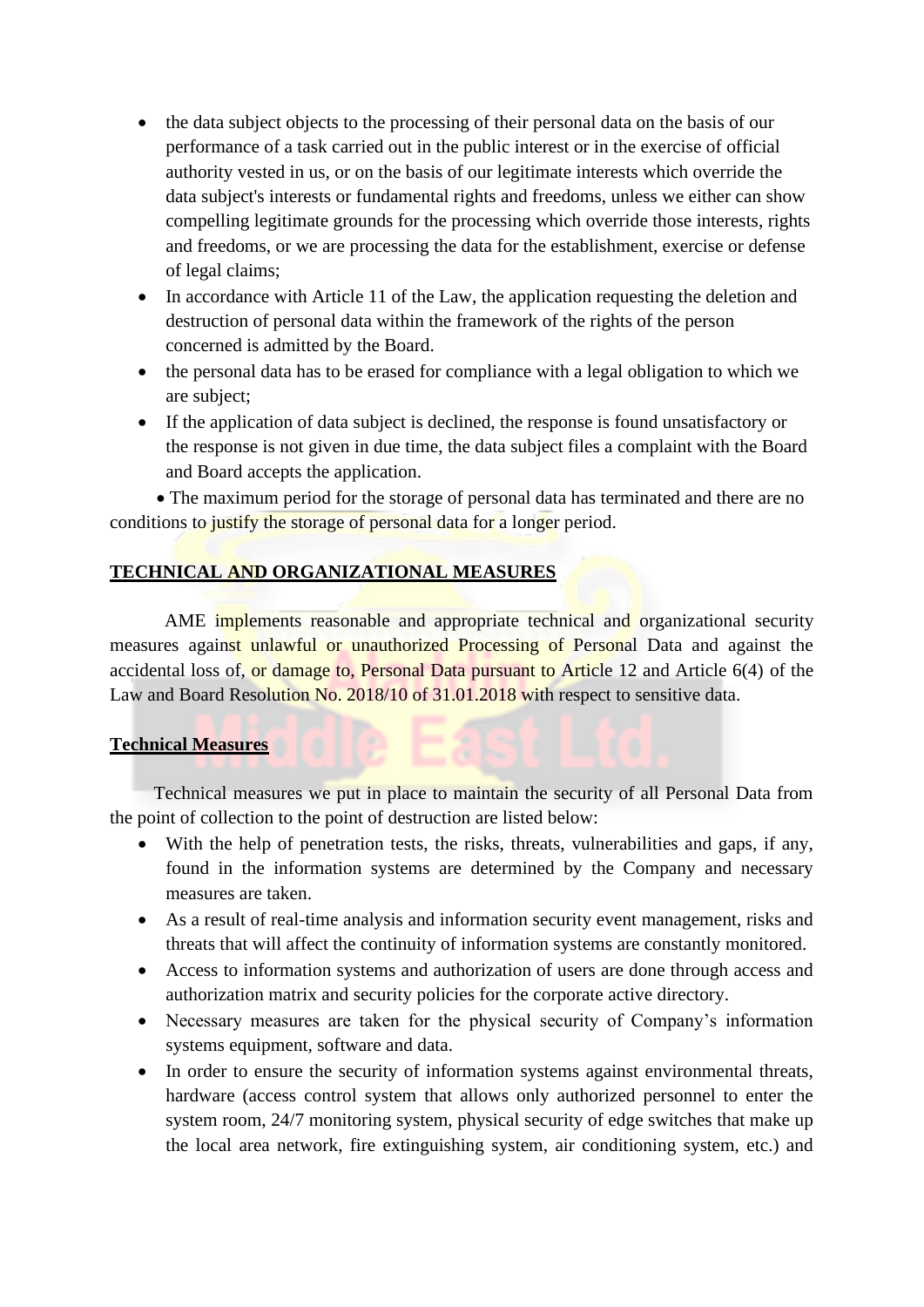software (firewalls, attack prevention systems, network access control, systems that prevent malicious software, etc.) are implemented.

- Risks are identified in order to prevent unlawful processing of personal data, technical measures are taken in accordance with these risks and technical controls are carried out for the measures taken.
- Reporting and analysis regarding access to personal data are carried out by established access control procedures within the Company.
- Access to data storage areas is recorded and inappropriate access or access attempts are supervised.
- The Company takes the necessary measures to ensure that the deleted personal data cannot be accessed and reused for the relevant users.
- In case personal data is illegally obtained by unauthorized parties, a suitable system and infrastructure has been established by the Company in order to notify the relevant data subjects and the Board.
- Security vulnerabilities are analyzed and appropriate security patches are installed and information systems are kept up-to-date.
- Strong passwords requirements are implemented to access electronic media that contains personal data.
- Secure record keeping (logging) systems are used in electronic media where personal data are processed.
- We use data backup programs that ensure the safe storage of personal data.
- Access to personal data stored in electronic or non-electronic media is restricted according to access principles.
- Trainings regarding sensitive personal data have been provided for employees involved in sensitive personal data processing processes, confidentiality agreements have been signed, and the authorities of users with access to data have been defined.
- All records are logged in electronic media where sensitive data are processed, stored and / or accessed, security updates of these media are constantly monitored, necessary security tests are regularly performed and test results are recorded.
- Adequate security measures are taken in physical environments where personal data of special nature are processed, stored and / or accessed, and unauthorized entry and exit are prevented by ensuring physical security.
- When it is necessary to transfer sensitive personal data via e-mail, it is transferred encrypted using a corporate e-mail address or a Registered Electronic Mail account. When it is required to be transferred via portable memory, CD, DVD, etc., it is encrypted with cryptographic methods and the cryptographic key is kept in a different environment. When it is necessary to transfer data between servers in different physical environments, data transfer is performed between servers by setting up a VPN or using the sFTP method. Necessary precautions are taken against risks such as theft, loss or unauthorized access when data is required to be transferred via paper media and the document is sent in "confidential" format.

# **Organizational Measures**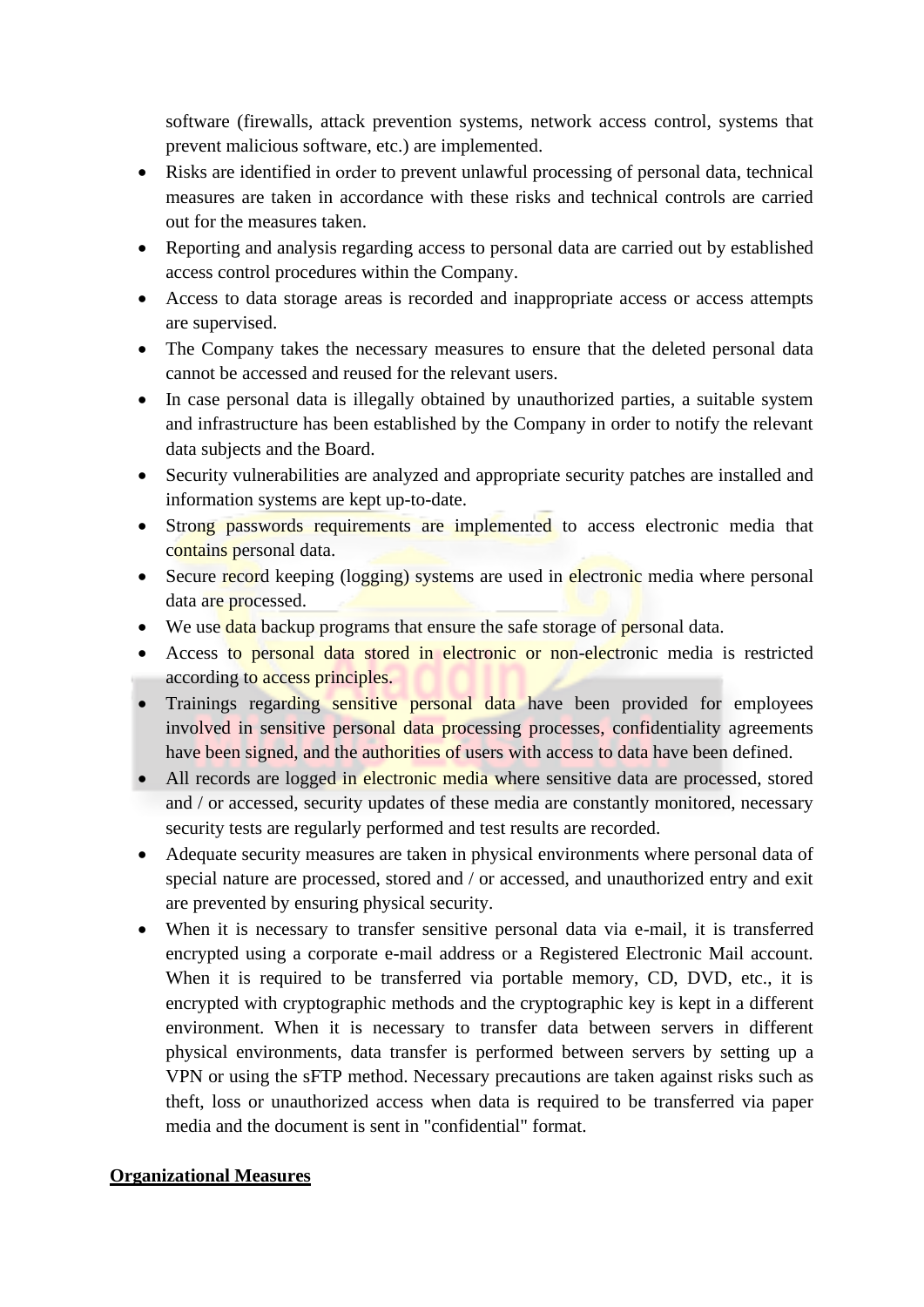Organizational measures we put in place to maintain the security of all Personal Data from the point of collection to the point of destruction are listed below:

- In order to improve the quality of employees, trainings are provided on the prevention of unlawful processing of personal data, prevention of unlawful access to personal data, protection of personal data, communication techniques, technical knowledge skills, Law No.6698 and other relevant legislation.
- Staff members' access to stored personal data is limited to the employees who have to access them as per job requirements. In determining access privileges, whether the data can be regarded as sensitive data and its importance for the Company and data subjects are taken into account. Necessary security measures are taken for entering and exiting physical environments where personal data are stored.
- Physical environments in which personal data are processed are secured against external risks (fire, flood, etc.).
- Confidentiality and non-disclosure agreements regarding the activities carried out on behalf of the Company are signed with staff members.
- Access privileges of employees whose work station has been changed or whose labor contract has been terminated are annulled without delay.
- A disciplinary procedure has been established for employees who do not comply with the Company security policies and procedures.
- Data Processing Inventory has been established according to Law.
- Data security measures are required from service providers and other stakeholders via data processing addendums and specific provisions.
- Affirmative covenants regarding confidentiality is required for relevant stakeholders.
- Periodic and random audits are conducted within the company. Confidentiality and security weaknesses that arise as a result of the inspections are immediately reported for update.
- Information security awareness trainings are offered to staff members.
- Personal Data policies are updated in December of each calendar year, risk analyzes and risk improvement studies are carried out.

# **PRINCIPALS REGARDING ERASURE, DESTRUCTION, PSEUDONYMIZATION OR ANONYMIZATION OF PERSONAL DATA**

As per Articles 12 and 13 of the Law, AME fulfills its obligations regarding the deletion, destruction or anonymization of personal data, either ex officio or at the request of the person concerned.

In the deletion, destruction or anonymization of personal data, the company acts in accordance with the general principles set out in its policies regarding the protection and processing of personal data, technical and administrative measures, relevant legislation provisions, Board decisions and personal data storage and management policy.

 All measures taken by the Company regarding the deletion, destruction and anonymization of personal data are recorded which are kept for at least two years, excluding other legal obligations.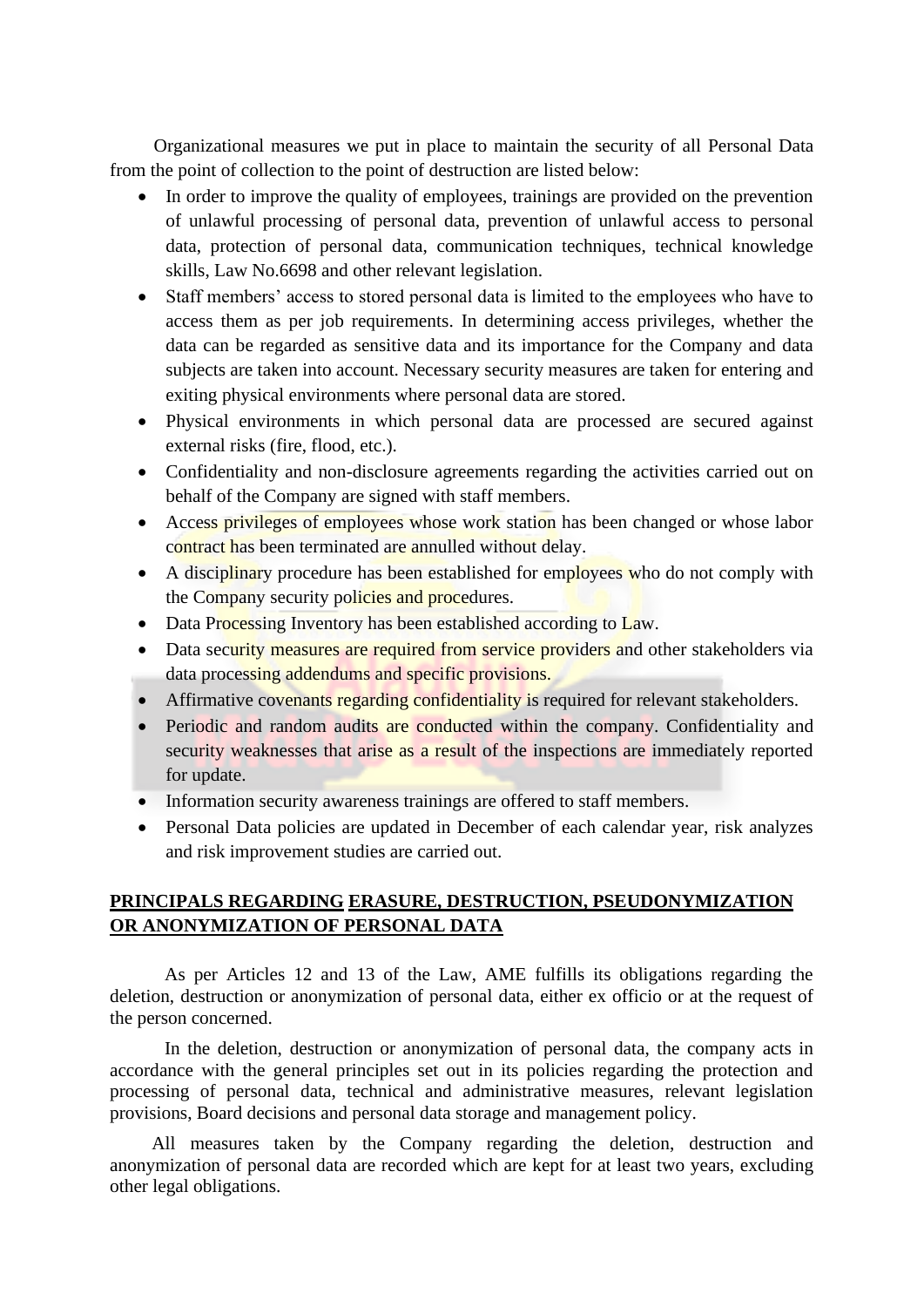Unless a contrary decision is taken by the Board, the Company selects the appropriate method of deleting, destroying or anonymizing personal data. Upon the request of the data subject, the Company chooses the appropriate method by explaining the reason.

#### **Deletion of Personal Data**

Deletion of personal data is the process of making personal data inaccessible and unavailable in any way for the relevant users. The Company takes all necessary technical and administrative measures to ensure that the deleted personal data are inaccessible and unavailable for the relevant users.

The Company chooses one of the appropriate methods given below for deletion, depending on the medium in which the data is recorded:

- Giving a delete command
- Dimming
- Removing the relevant user's access right on the directory where the file is located
- Deleting via software
- Deleting with database command

#### **Destruction of Personal Data**

The destruction of personal data is the process of making personal data impossible to access, retrieve and reuse in any way. The company takes all necessary technical and administrative measures regarding the destruction of personal data.

| <b>ELECTRONIC MEDIA</b>                                                                                                                                                                                                                                  | <b>NON-ELECTRONIC MEDIA</b>                                                                                                                                                                                                                                                                                                                  |
|----------------------------------------------------------------------------------------------------------------------------------------------------------------------------------------------------------------------------------------------------------|----------------------------------------------------------------------------------------------------------------------------------------------------------------------------------------------------------------------------------------------------------------------------------------------------------------------------------------------|
| For personal data that no longer needs to be<br>stored on the servers, the system<br>administrator will remove the access<br>authority of the relevant users and delete<br>them                                                                          | Except for the department manager<br>responsible for document archiving, personal<br>data that no longer needs to be kept in a<br>physical environment are rendered<br>inaccessible and unusable in any way. In<br>addition, the blackout process is also applied<br>by drawing / painting / wiping in order to<br>make documents illegible. |
| Personal data that no longer needs to be<br>stored in electronic environment are made<br>inaccessible and unavailable in any way for<br>other employees (relevant users), except for<br>the database manager.                                            | Personal data that no longer needs to be<br>stored in the paper environment, are<br>irreversibly destroyed in the paper trimming<br>machines.                                                                                                                                                                                                |
| Personal data that no longer needs to be<br>stored in flash memory devices are stored in<br>secure environments with encryption keys,<br>encrypted by the system administrator and the<br>access authority is given only to the system<br>administrator. | The decision for composition of a Destruction<br>Commission is submitted to the general<br>manager. The Destruction Commission<br>consists of the relevant deputy general<br>manager, unit manager and department<br>chiefs.                                                                                                                 |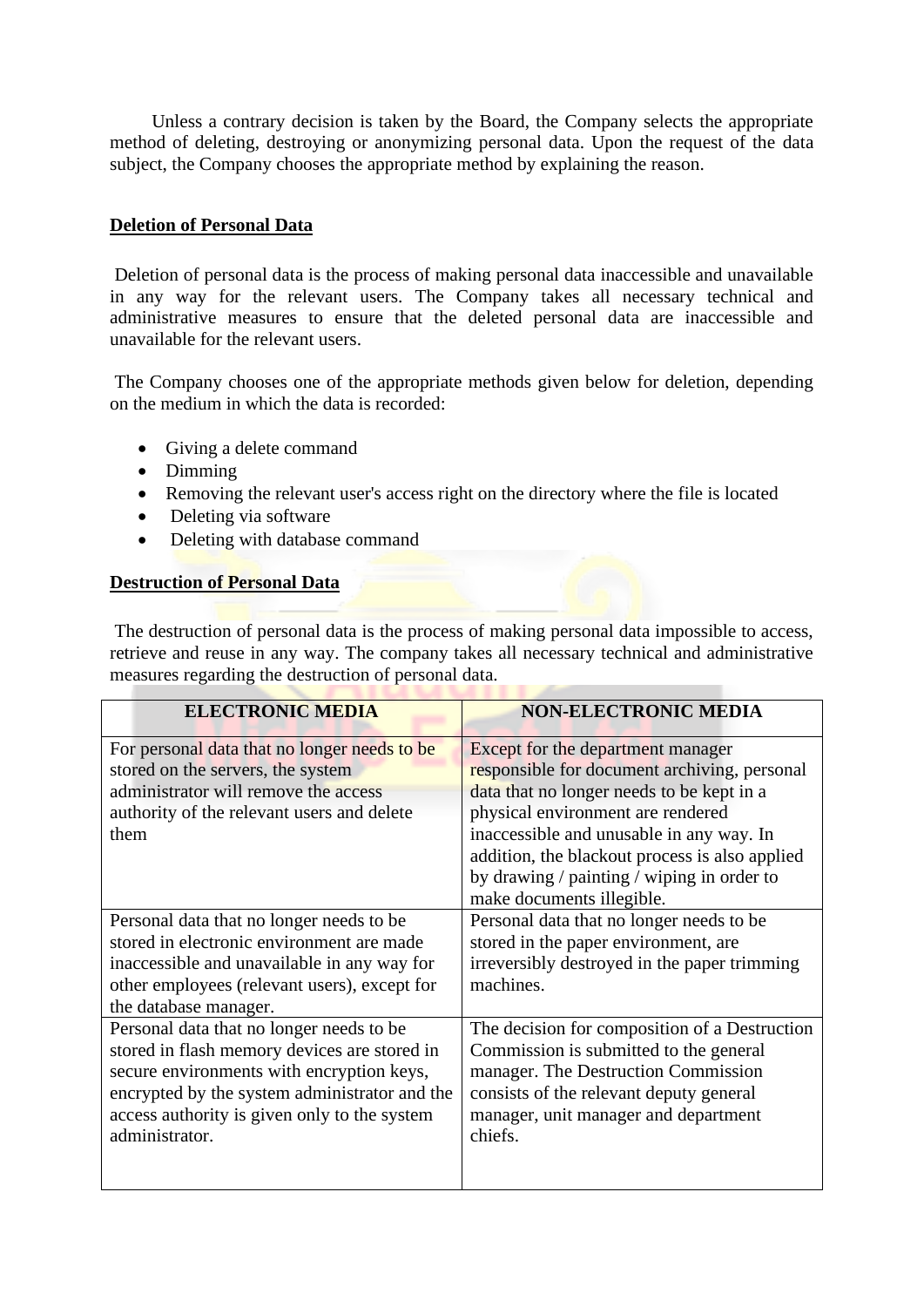| Physical destruction of the personal data     | Destruction lists are prepared. Destruction   |  |
|-----------------------------------------------|-----------------------------------------------|--|
| stored in optical media and magnetic media is | approval is obtained from the general         |  |
| ensured via melting, burning or pulverizing.  | manager. Documents to be destroyed are        |  |
| Furthermore, magnetic media is passed         | made unreadable and delivered to the          |  |
| through a special device and exposed to a     | recycling facility in a controlled manner.    |  |
| high magnetic field, making the data on it    | Destruction procedures are also registered in |  |
| unreadable.                                   | electronic forms. Documentation of            |  |
|                                               | destruction procedures are kept.              |  |

 AME chooses one of the appropriate methods, depending on the medium in which the data is recorded:

- Physical destruction
- Overtyping
- Destruction with paper shredder
- Destroying all copies of encryption keys

#### **Pseudonymisation and Anonymization of Personal Data**

Pseudonymisation is a technique that replaces or removes information in a data set that identifies an individual. In order for personal data to be anonymized; personal data must be no longer be attributed to a specific data subject even through the use of appropriate techniques in terms of the recording medium and the relevant field of activity, such as recycling by the data controller, recipient or recipient groups and matching the data with other data. The company takes all necessary technical and administrative measures regarding the anonymization of personal data.

#### **AUTHORIZED OFFOCERS FOR ERASURE, DESTRUCTION, PSEUDONYMIZATION OR ANONYMIZATION OF PERSONAL DATA**

 Persons involved in the processes of storing and destroying personal data are trained by our company on the legislation on the Protection of Personal Data and the processing of personal data in accordance with the law. In this context, Company staff members and authorized third parties who need to access personal data due to their duties are required to store and destroy such information in accordance with the provisions of the Law and other relevant legislation. This obligation continues after termination of employment and contracts.

All units and employees of the Company, the responsible departments of the policy, are required to actively support the responsible units in taking technical and administrative measures to ensure data security in all environments where personal data are processed in order to ensure legal compliance, the appropriate implementation of the technical and administrative measures taken within the scope of the Policy, the training and awareness of the employees, their monitoring and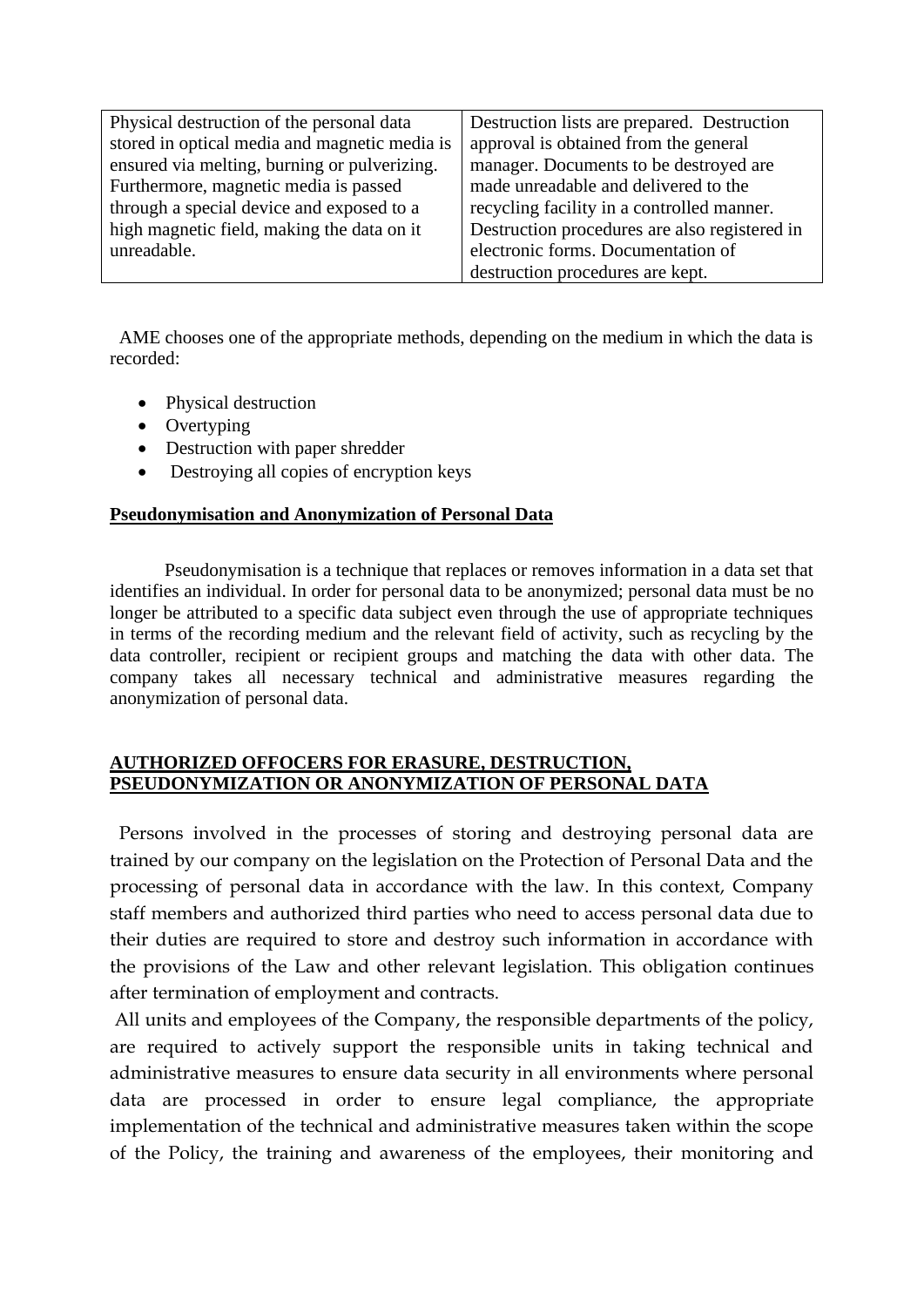continuous supervision, preventing the illegal processing of personal data, preventing the illegal access to personal data.

The process of deletion, destruction or anonymization of personal data whose retention periods have expired is carried out by the relevant department authorized person of the Company.

In this context, functions and titles of the authorized officers involved in the storage and disposal processes of our Company are explained below.

| <b>TITLE</b>                            | <b>WORK STATION</b>            | <b>FUNCTION</b>                                                                                                                                                                                                   |
|-----------------------------------------|--------------------------------|-------------------------------------------------------------------------------------------------------------------------------------------------------------------------------------------------------------------|
| Director f Legal Affairs                | Legal                          | Managing the personal data<br>destruction process in accordance<br>with the periodic destruction<br>schedules and ensuring the<br>compliance of his/her unit with data<br>retention and management<br>procedures. |
| Director of Human<br>Resources          | <b>Human Resources</b>         | Managing the personal data<br>destruction process in accordance<br>with the periodic destruction<br>schedules and ensuring the<br>compliance of his/her unit with data<br>retention and management<br>procedures. |
| Director of Corporate<br>Communications | <b>Communications</b>          | Managing the personal data<br>destruction process in accordance<br>with the periodic destruction<br>schedules and ensuring the<br>compliance of his/her unit with data<br>retention and management<br>procedures. |
| <b>Chief of IT Services</b>             | <b>IT Services</b>             | Managing the personal data<br>destruction process in accordance<br>with the periodic destruction<br>schedules and ensuring the<br>compliance of his/her unit with data<br>retention and management<br>procedures. |
| <b>Accounting Manager</b>               | <b>Accounting Unit</b>         | Managing the personal data<br>destruction process in accordance<br>with the periodic destruction<br>schedules and ensuring the<br>compliance of his/her unit with data<br>retention and management<br>procedures. |
| Operations                              | <b>Oil Drilling Facilities</b> | Managing the personal data                                                                                                                                                                                        |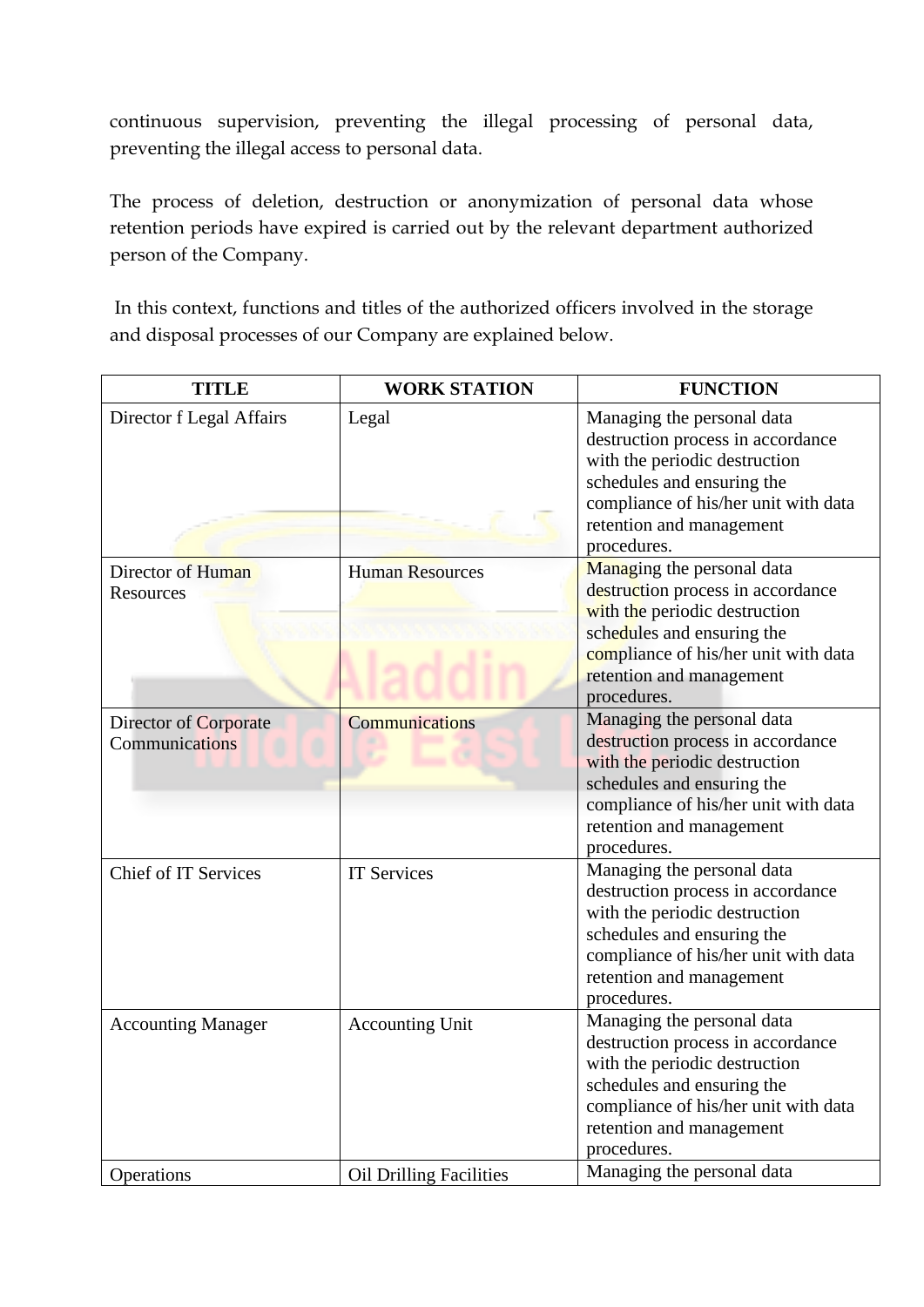| destruction process in accordance    |
|--------------------------------------|
| with the periodic destruction        |
| schedules and ensuring the           |
| compliance of his/her unit with data |
| retention and management             |
| procedures.                          |

# **DATA RETENTION AND DELETION SCHEDULES**

\* Updates can be made on these retention periods if needed.

| <b>TYPE OF DATA</b>                                                                                                                                                                                                                                                                                                                                                                                                                                                                                                                                                                       | <b>RETENTION</b><br><b>PERIOD</b>                      | <b>DETRUCTION DATE</b>                                                                        |
|-------------------------------------------------------------------------------------------------------------------------------------------------------------------------------------------------------------------------------------------------------------------------------------------------------------------------------------------------------------------------------------------------------------------------------------------------------------------------------------------------------------------------------------------------------------------------------------------|--------------------------------------------------------|-----------------------------------------------------------------------------------------------|
| <b>Contract Preparation</b>                                                                                                                                                                                                                                                                                                                                                                                                                                                                                                                                                               | 10 years                                               | First scheduled periodic<br>destruction period following the<br>expiry of the storage period. |
| Employment                                                                                                                                                                                                                                                                                                                                                                                                                                                                                                                                                                                | 10 years after the<br>termination of labor<br>contract | First scheduled periodic<br>destruction period following the<br>expiry of the storage period  |
| Employee Personal File (Human<br>Resources): Name, Surname, ID<br>number, Photo, Residence<br>Certificate, social security<br><b>Service Statement, Military</b><br>Discharge, Postponement or<br><b>Exemption Certificate,</b><br>Telephone, e-mail, Diploma,<br><b>Education Certificates, Driver's</b><br>License, Job Application Form,<br>Foreign Language Knowledge<br>Details, Criminal Record<br>Certificate, Union Membership<br>Information, Association /<br>Foundation Information, Family<br><b>Status Notification Form, Health</b><br>Report, employee paid leave<br>Forms | 10 years after the<br>termination of labor<br>contract | First scheduled periodic<br>destruction period following the<br>expiry of the storage period  |
| Personal File, Social Security<br><b>Information (Human Resources):</b><br>Name Surname, ID Number,<br><b>Employment Admission and</b><br>Discharge Notifications,<br><b>Employment Admission and</b><br>Discharge Protocol, Labor<br>Contract                                                                                                                                                                                                                                                                                                                                            | 10 years                                               | First scheduled periodic<br>destruction period following the<br>expiry of the storage period  |

# **Data Retention and Deletion Schedules**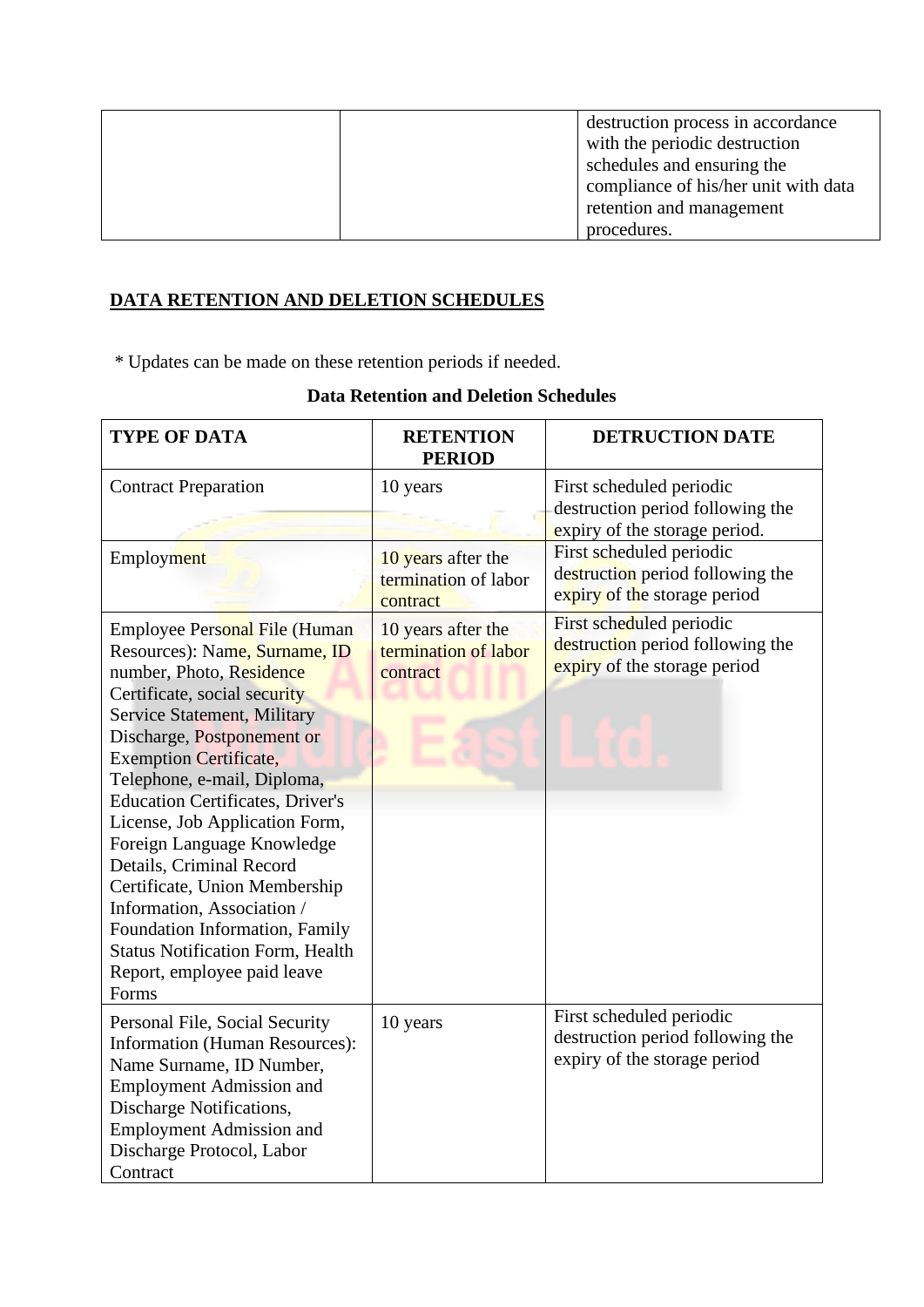| Minimum Living Allowance<br>(Human Resources): ID<br>NUMBER, Name Surname,                                                                                                                  | 10 years                                               | First scheduled periodic<br>destruction period following the<br>expiry of the storage period |
|---------------------------------------------------------------------------------------------------------------------------------------------------------------------------------------------|--------------------------------------------------------|----------------------------------------------------------------------------------------------|
| Annual Leave Advance and<br>Salary Advance File (Human<br>Resources): Enrollment Number,<br>Name Surname, Bank Account<br>Number                                                            | 10 years                                               | First scheduled periodic<br>destruction period following the<br>expiry of the storage period |
| Payroll, Scoring, Salary, Monthly<br>Service Statement, Sheet Payroll:<br>Name Surname, ID Number,<br>Attendance Control Form,<br>Payroll, Monthly Insurance<br><b>Premium Declarations</b> | 10 years                                               | First scheduled periodic<br>destruction period following the<br>expiry of the storage period |
| Student Aid (Human Resources):<br>Name, Surname, Address, ID<br>Number, Photo,<br>School, Identity Information                                                                              | 10 years                                               | First scheduled periodic<br>destruction period following the<br>expiry of the storage period |
| Correspondence (Human<br>resources) Address, ID Number,<br>Name Surname                                                                                                                     | 10 years                                               | First scheduled periodic<br>destruction period following the<br>expiry of the storage period |
| Intern File (Human Resources):<br>Name, Surname, Address,<br>School, Identity Information                                                                                                   | 10 years                                               | First scheduled periodic<br>destruction period following the<br>expiry of the storage period |
| Judicial proceedings and debt<br>collection information about<br>employees (Human Resources):<br>Name, Surname, Address,<br><b>Identity Information</b>                                     | 10 years after the<br>termination of labor<br>contract | First scheduled periodic<br>destruction period following the<br>expiry of the storage period |
| Occupational Safety and<br><b>Environmental System</b><br>Audit File Credential,<br>Communication, Training, Health<br>Certificate                                                          | 15 years                                               | First scheduled periodic<br>destruction period following the<br>expiry of the storage period |
| <b>Union Dues File</b><br>(Human Resources): Name<br>Surname, ID Number, Bank<br>Account Number, Affiliated<br>Union                                                                        | 10 years                                               | First scheduled periodic<br>destruction period following the<br>expiry of the storage period |
| Information on company<br>founders and board of directors                                                                                                                                   | 10 years                                               | First scheduled periodic<br>destruction period following the<br>expiry of the storage period |
| <b>Accident Reports</b>                                                                                                                                                                     | 10 years                                               | First scheduled periodic<br>destruction period following the<br>expiry of the storage period |
| Meeting / training attendance                                                                                                                                                               | 2 years                                                | First scheduled periodic                                                                     |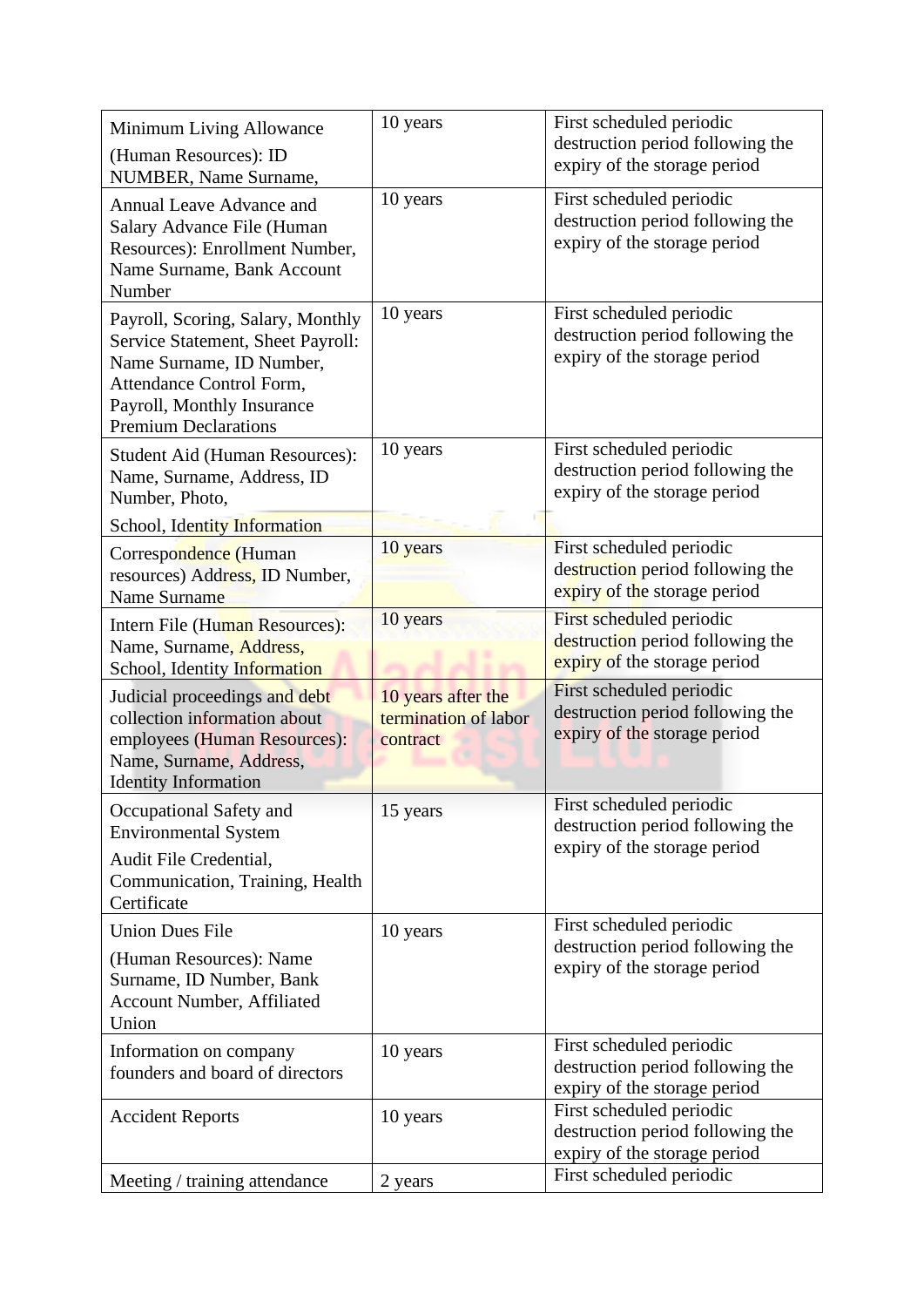| reports                                 |                      | destruction period following the |
|-----------------------------------------|----------------------|----------------------------------|
|                                         |                      | expiry of the storage period     |
| Service records: records kept           | 1 year after the     | First scheduled periodic         |
| during the activity (control forms,     | termination of labor | destruction period following the |
| duty station books, visitor log         | contract             | expiry of the storage period     |
| book, vehicle entry log book,           |                      |                                  |
| record book, weapon handover            |                      |                                  |
| book, lost / found item form, etc.)     |                      |                                  |
| Accounting records (Receipt             | 10 years             | First scheduled periodic         |
| Information Regarding the               |                      | destruction period following the |
| Payment Made with the Invoice           |                      | expiry of the storage period     |
| issued byt he Sellers; The Invoice      |                      |                                  |
| Information the Company issues          |                      |                                  |
| to the Customers and the                |                      |                                  |
| Information of the Payments             |                      |                                  |
| Made to Us, Name Surname,               |                      |                                  |
| Address, Telephone, ID Number,          |                      |                                  |
| <b>Bank Account Information</b>         |                      |                                  |
| <b>Job Applications</b>                 |                      | First scheduled periodic         |
| (Human Resources) Name,                 | 2 years              | destruction period following the |
| Surname, Address, School,               |                      | expiry of the storage period     |
| <b>Identity Information</b>             |                      |                                  |
| <b>Current Account Financial</b>        | 10 years             | First scheduled periodic         |
| <b>Information for Individual Firms</b> |                      | destruction period following the |
| (Accounting): Name Surname,             |                      | expiry of the storage period     |
| <b>Identity Number, Bank Account</b>    |                      |                                  |
| <b>Information</b> , Address            |                      |                                  |
| <b>Insurance Policies (Accounting):</b> | 10 years             | First scheduled periodic         |
| Name Surname, Identity Number,          |                      | destruction period following the |
| <b>Family Information</b>               |                      | expiry of the storage period     |
| Correspondence (Accounting):            | 10 years             | First scheduled periodic         |
| Name Surname, Identity Number,          |                      | destruction period following the |
| <b>Bank Account Information,</b>        |                      | expiry of the storage period     |
| Phone, Address                          |                      |                                  |
| Invoices (Accounting): Name             | 10 years             | First scheduled periodic         |
| Surname, Identity Number, Bank          |                      | destruction period following the |
| <b>Account Information</b>              |                      | expiry of the storage period     |
| <b>Bank Instructions (Accounting):</b>  | 10 years             | First scheduled periodic         |
| Name Surname, Identity Number,          |                      | destruction period following the |
| <b>Bank Account Information</b>         |                      | expiry of the storage period     |
| <b>Debt Collection Tracking</b>         | 10 years             | First scheduled periodic         |
| (Accounting): Identity                  |                      | destruction period following the |
| <b>Information</b> , Address            |                      | expiry of the storage period     |
| Market Payments (Accounting):           | 10 years             | First scheduled periodic         |
| Identity Information, Identity          |                      | destruction period following the |
| Number, Bank Account                    |                      | expiry of the storage period     |
| <b>Information</b> , Address            |                      |                                  |
| Contracts (Purchase): Full Name,        | 10 years             | First scheduled periodic         |
| Business Address, E-mail                |                      | destruction period following the |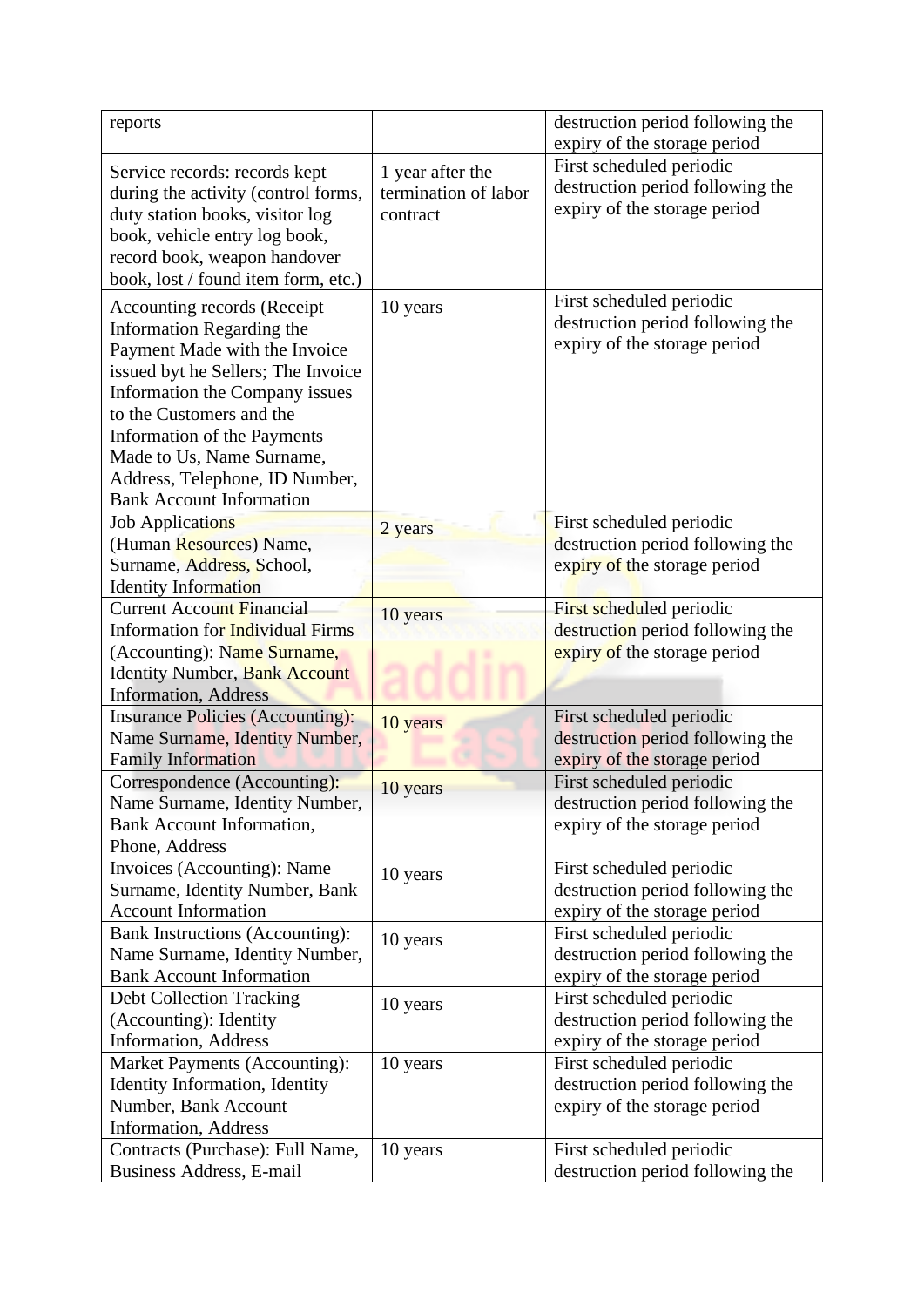| Address, ID Number, Telephone        |          | expiry of the storage period     |
|--------------------------------------|----------|----------------------------------|
| Number, Fax Number, Tax              |          |                                  |
| Number, Tax Office Name, Trade       |          |                                  |
| Registry Number, Nationality,        |          |                                  |
| <b>Criminal Convictions and</b>      |          |                                  |
| <b>Security Measures</b>             |          |                                  |
| <b>Company Promotion Files</b>       | 10 years | First scheduled periodic         |
| (Purchase): Business Address, E-     |          | destruction period following the |
| mail Address, Identity Number,       |          | expiry of the storage period     |
| Telephone Number, Fax Number,        |          |                                  |
| Tax Number, Tax Office Name,         |          |                                  |
| Trade Registry Number,               |          |                                  |
| Nationality                          |          |                                  |
| Correspondence (Purchase):           | 10 years | First scheduled periodic         |
| Name Surname, Identity Number,       |          | destruction period following the |
| Address, Phone, Fax                  |          | expiry of the storage period     |
| <b>Progress Payments (Technical</b>  | 10 years | First scheduled periodic         |
| Affairs): Name Surname,              |          | destruction period following the |
| address, Identity information,       |          | expiry of the storage period     |
| Photograph, Telephone, E-mail,       |          |                                  |
| Signature circular, Power of         |          |                                  |
| Attorney, payment information,       |          |                                  |
| insurance information and            |          |                                  |
| declaration of <i>employment</i> ,   |          |                                  |
| schools where education              |          |                                  |
| (Diploma), certificate               |          |                                  |
| information, driver's license,       |          |                                  |
| experience information               |          |                                  |
| (professional association            |          |                                  |
| registration certificate) annual     |          |                                  |
| leave, sick report, medical report,  |          |                                  |
| undertaking, Salary Payment          |          |                                  |
| Receipts, Bank Account               |          |                                  |
| Information, Scoring                 |          |                                  |
| Offers (Technical Affairs):          | 10 years | First scheduled periodic         |
| Name, Surname, address, Identity     |          | destruction period following the |
| information,                         |          | expiry of the storage period     |
| Photograph, Telephone, E-mail,       |          |                                  |
| Signature circular, Power of         |          |                                  |
| Attorney, payment information,       |          |                                  |
| insurance information and            |          |                                  |
| declaration of employment,           |          |                                  |
| schools where education              |          |                                  |
| (Diploma), certificate               |          |                                  |
| information, driver's license,       |          |                                  |
| experience information               |          |                                  |
| (professional association            |          |                                  |
| registration certificate)            |          |                                  |
| <b>Subcontractor Files: Identity</b> | 10 years | First scheduled periodic         |
| Information, Signature Circular,     |          | destruction period following the |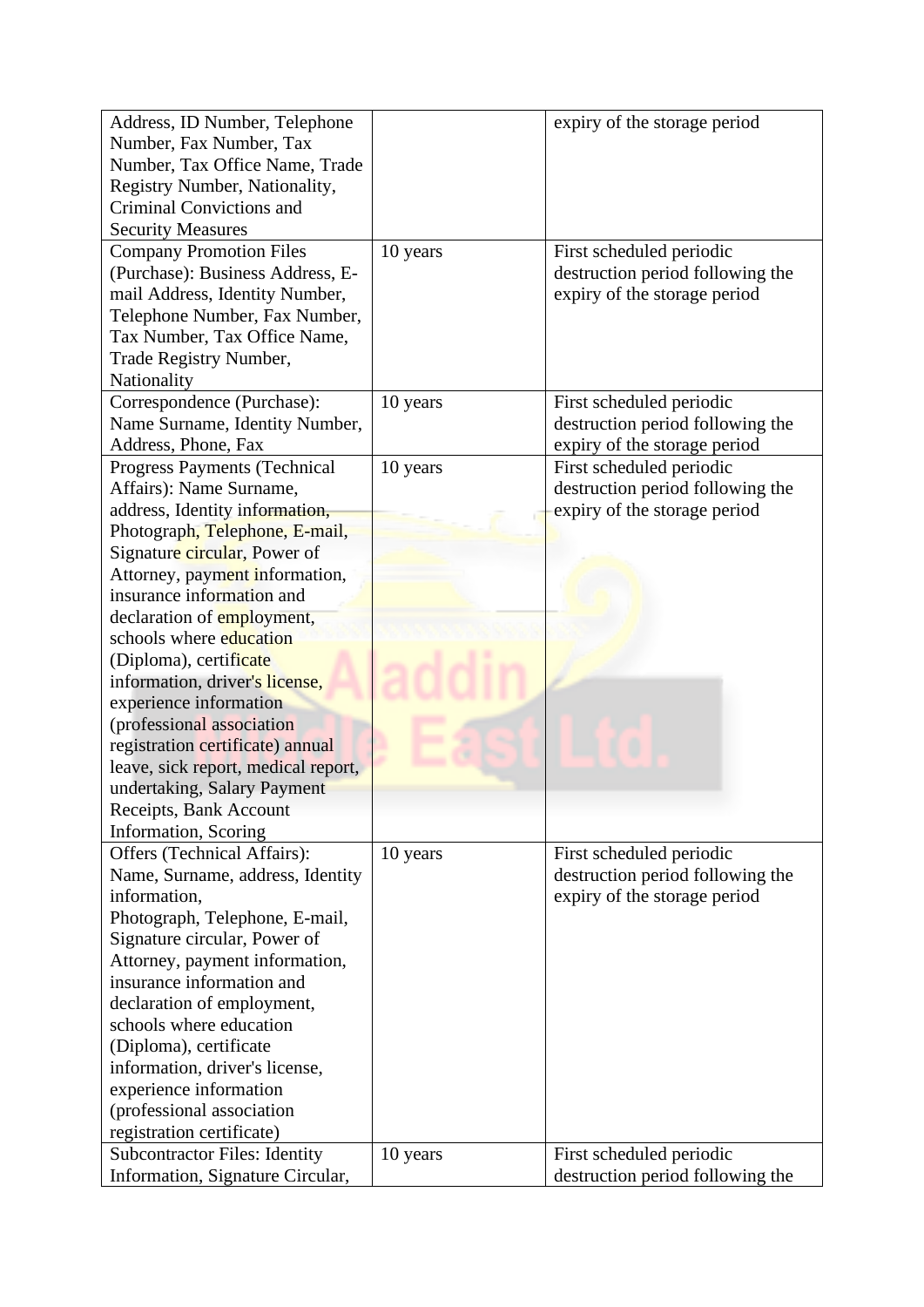| Telephone, Fax, Address                    |                        | expiry of the storage period     |
|--------------------------------------------|------------------------|----------------------------------|
| <b>Customer Complaints and</b>             | 10 years               | First scheduled periodic         |
| Responses                                  |                        | destruction period following the |
| (Press and Public Relations):              |                        | expiry of the storage period     |
| Name Surname, ID Number,                   |                        |                                  |
| Address, Phone                             |                        |                                  |
| <b>Freedom of Information Requests</b>     | 10 years               | First scheduled periodic         |
| and Petitions (Press and Public            |                        | destruction period following the |
| Relations): Name Surname,                  |                        | expiry of the storage period     |
| Identity Number, Address,                  |                        |                                  |
| Telephone                                  |                        |                                  |
| Seminar (Press and Public                  | 2 years                | First scheduled periodic         |
| Relations): Name Surname,                  |                        | destruction period following the |
| Address, Photo                             |                        | expiry of the storage period     |
| Advertising and News (Press and            | 2 years                | First scheduled periodic         |
| <b>Public Relations): Name</b>             |                        | destruction period following the |
| Surname, Address, Photograph               |                        | expiry of the storage period     |
| Litigation, Debt Enforcement               | 10 years               | First scheduled periodic         |
| Proceedings, Mediation,                    |                        | destruction period following the |
| <b>Arbitration Files (Legal): Identity</b> |                        | expiry of the storage period     |
| information, Contact information,          |                        |                                  |
| Career Information, Education              |                        |                                  |
| information, Family members                |                        |                                  |
| information, Residence, Health             |                        |                                  |
| report, Work accident report,              |                        |                                  |
| Salary information                         |                        |                                  |
| <b>Personal File Health Section</b>        | $15$ years $-40$ years | First scheduled periodic         |
| (Workplace Physician) Note:                |                        | destruction period following the |
| upon the termination of labor              |                        | expiry of the storage period     |
| contract Workplace Physician               |                        |                                  |
| records following data: (Identity          |                        |                                  |
| information, education, address            |                        |                                  |
| information, occupation, previous          |                        |                                  |
| job, jobs, work places,                    |                        |                                  |
| background (blood type,                    |                        |                                  |
| congenital / chronic diseases,             |                        |                                  |
| immunization), family history              |                        |                                  |
| (mother-father-sibling-child any           |                        |                                  |
| Does the worker suffer from any            |                        |                                  |
| illness?), medical history                 |                        |                                  |
| (surgery, occupational accident,           |                        |                                  |
| occupational diseases, disability,         |                        |                                  |
| Is there any treatment, alcohol            |                        |                                  |
| use, smoking) physical                     |                        |                                  |
| examination, laboratory findings,          |                        |                                  |
| photograph)? Relevant                      |                        |                                  |
| documents are delivered to the             |                        |                                  |
| archives to be placed in the               |                        |                                  |
| personnel file                             |                        |                                  |